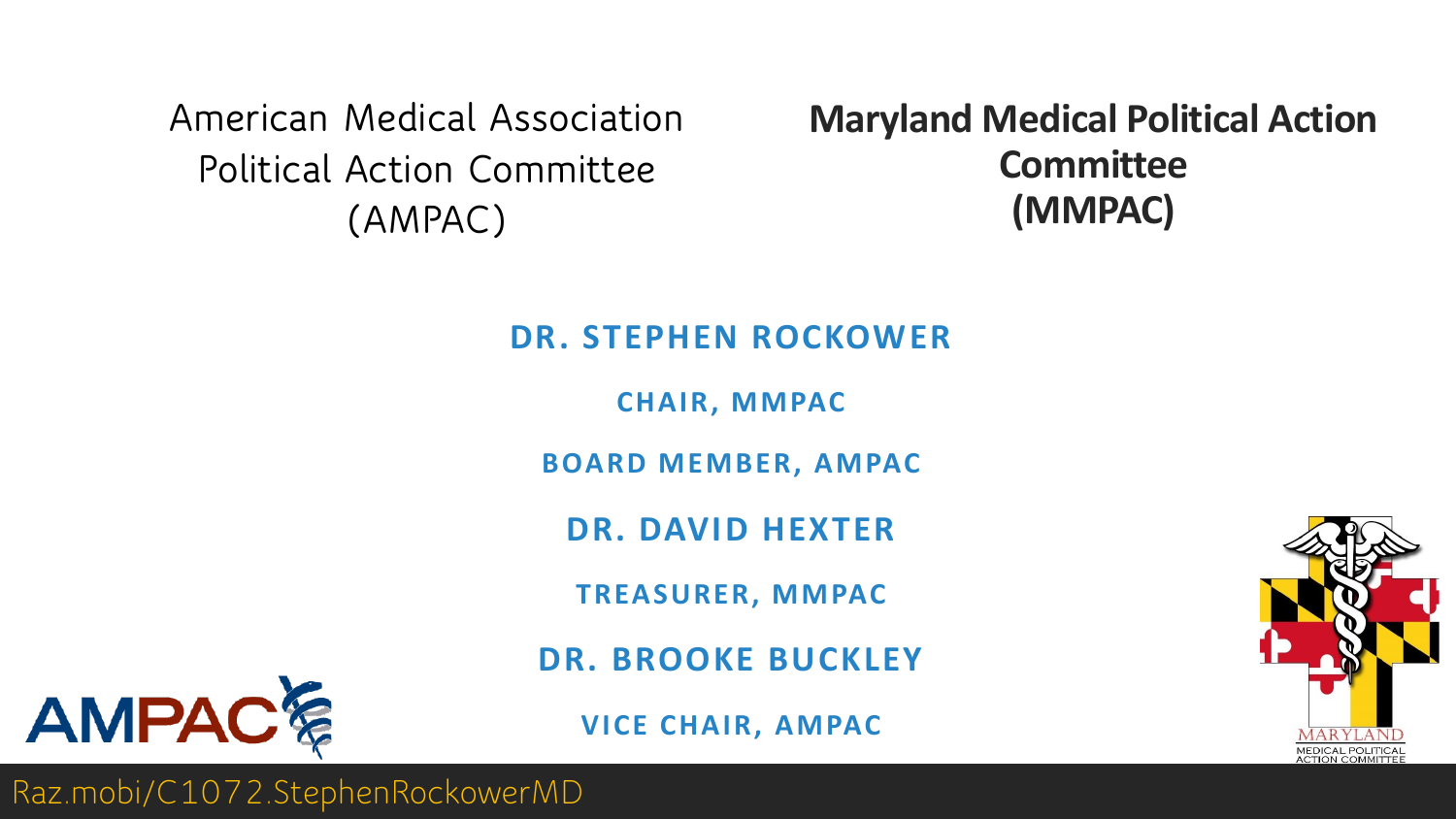



**In 6 months, we will be choosing a Senator, 8 Congresspeople, a new Governor of Maryland, and voting for the entire Maryland State Legislature. The candidates need our help to get them elected into office. It is through AMPAC and MMPAC that we can help.**



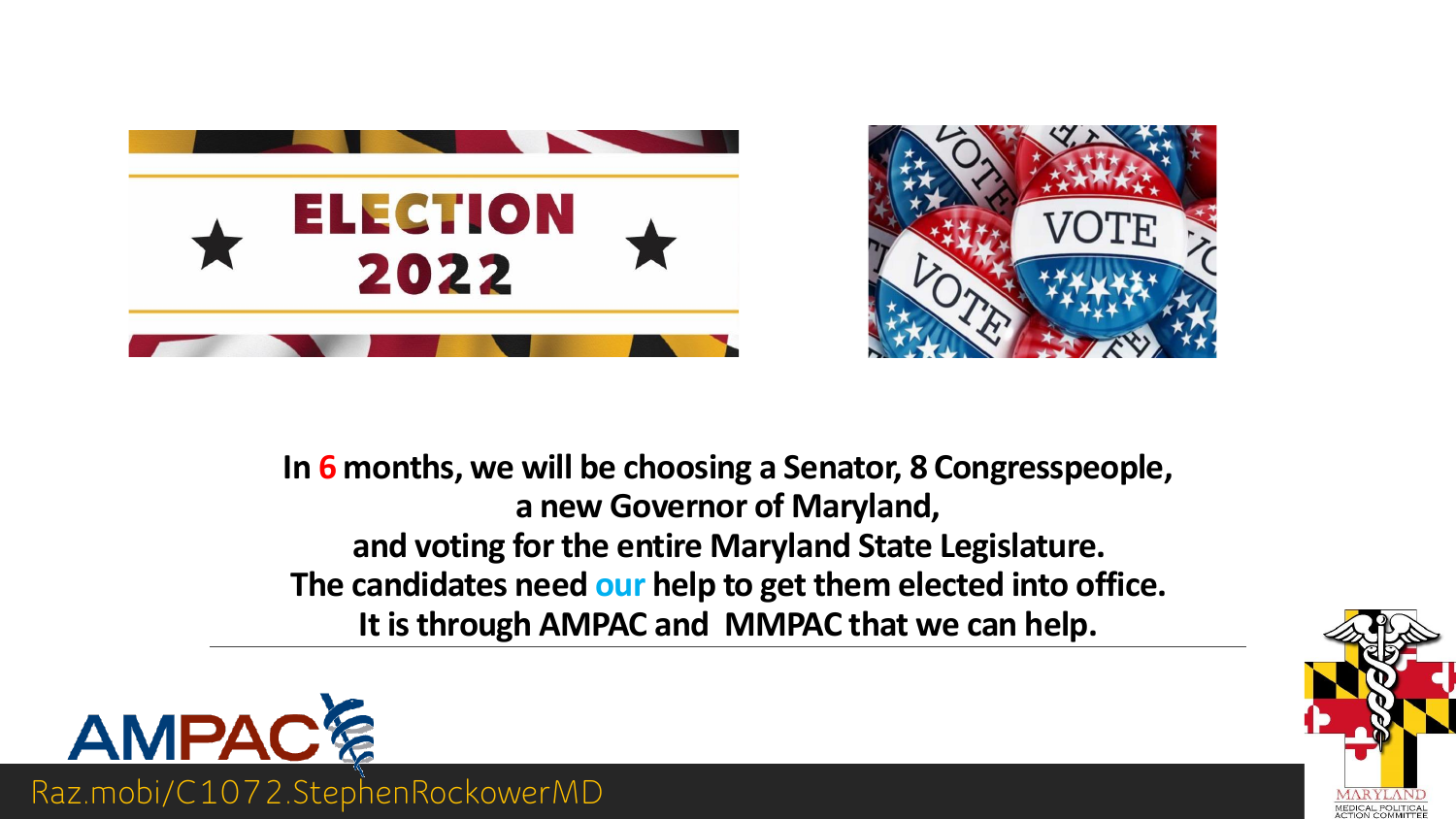### **In the Legislative Session of 2022, MedChi was able to help enact laws to**

- **Increased Medicaid E&M codes 100% Medicare**
- **Telehealth payments continue**
- **Agreement with CF and MHA re: 2 sided arrangements**
- **Limited CoPays on Insulin**

**In addition, MedChi was instrumental to defeat "Podiatric Physicians", "Physician Associates", and Out of State Behavioral Telehealth**









medicalpac.org **raz.mobi/C1072.StephenRockowerMD**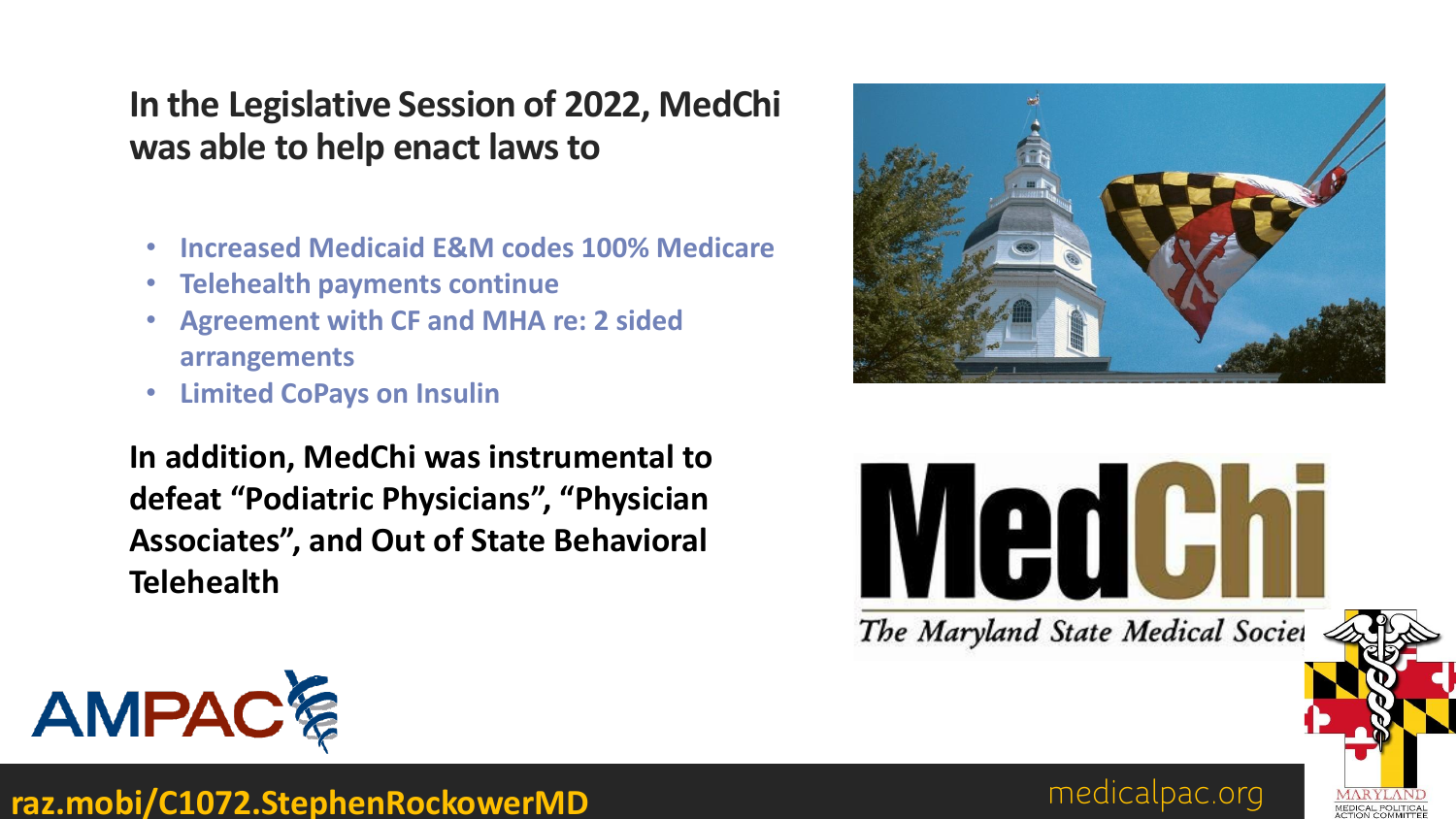

**We need each of you to help by raising funds. These contributions go toward mailers, rallies, and outreach by the politicians.** 

**Without these funds, the politicians can't get their message to the voters. With these funds, AMPAC and MMPAC get our message to the politicians!**



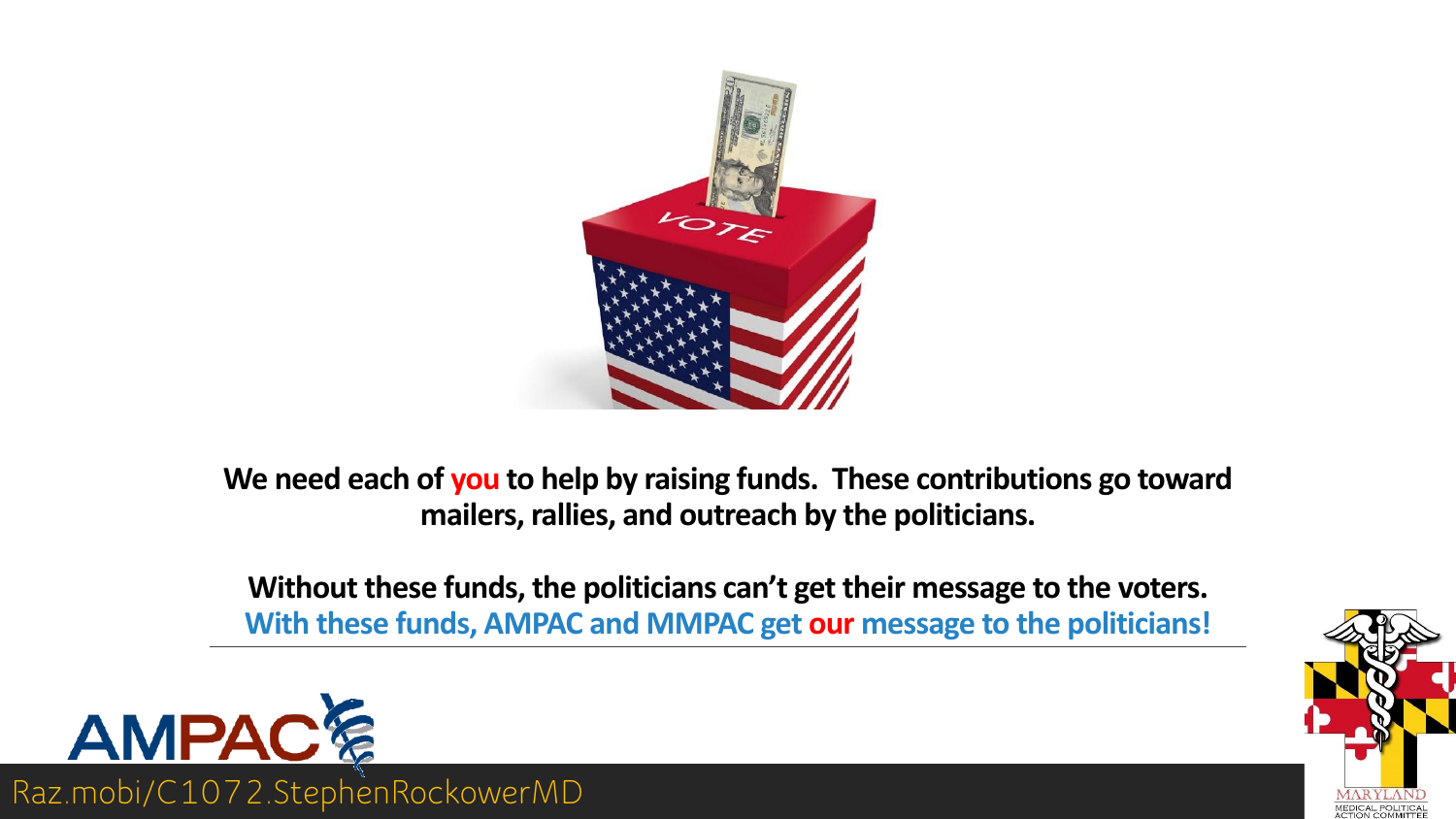# = HELP US REACH OUR<br>= FUNDRAISING GOAL

**There are always strong forces lined up against us in Annapolis and in DC, and we need to do our part to bring our message to the legislators.**

**Please be generous. Join me to make a monthly contribution of \$25 or more.** 

> **It will go a long way for bringing MedChi's message to Annapolis, and AMA's message to Congress.**

**GO TO A FUNDRAISER! CALL YOUR LEGISLATOR! WRITE A CHECK! GO TO OUR WEBSITE! SCAN THE QR CODE!**





**raz.mobi/C1072.StephenRockowerMD** medicalpac.org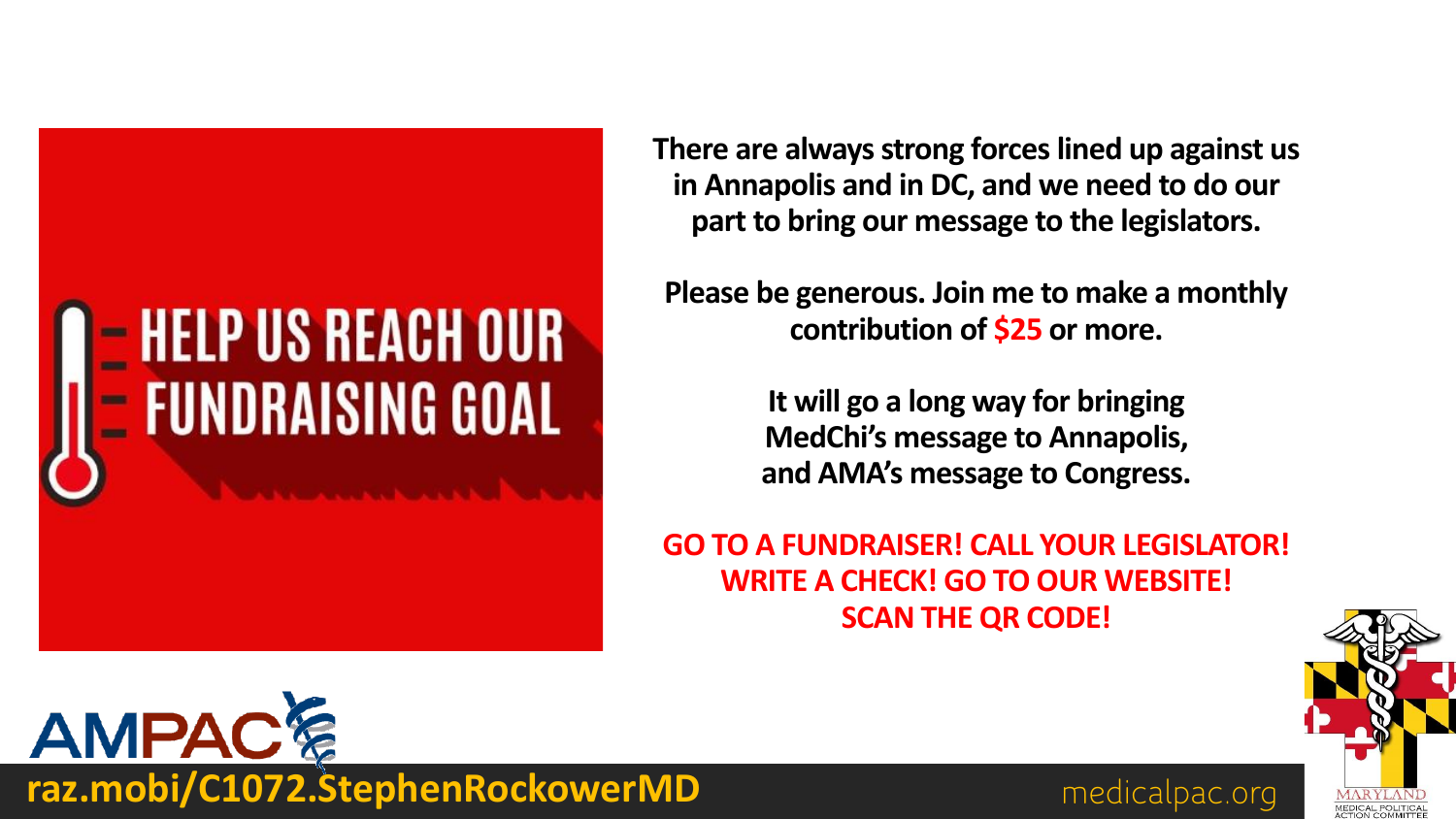

BI-PARTISAN POLITICAL ACTION COMMITTEE OF THE AMA

OLDEST NON-UNION POLITICAL ACTION COMMITTEE FORMED IN 1961 – IT'S AMPAC'S 60TH ANNIVERSARY

WORKS WITH STATE MEDICAL SOCIETY PACS AS THEIR FEDERAL CAMPAIGN PARTNER



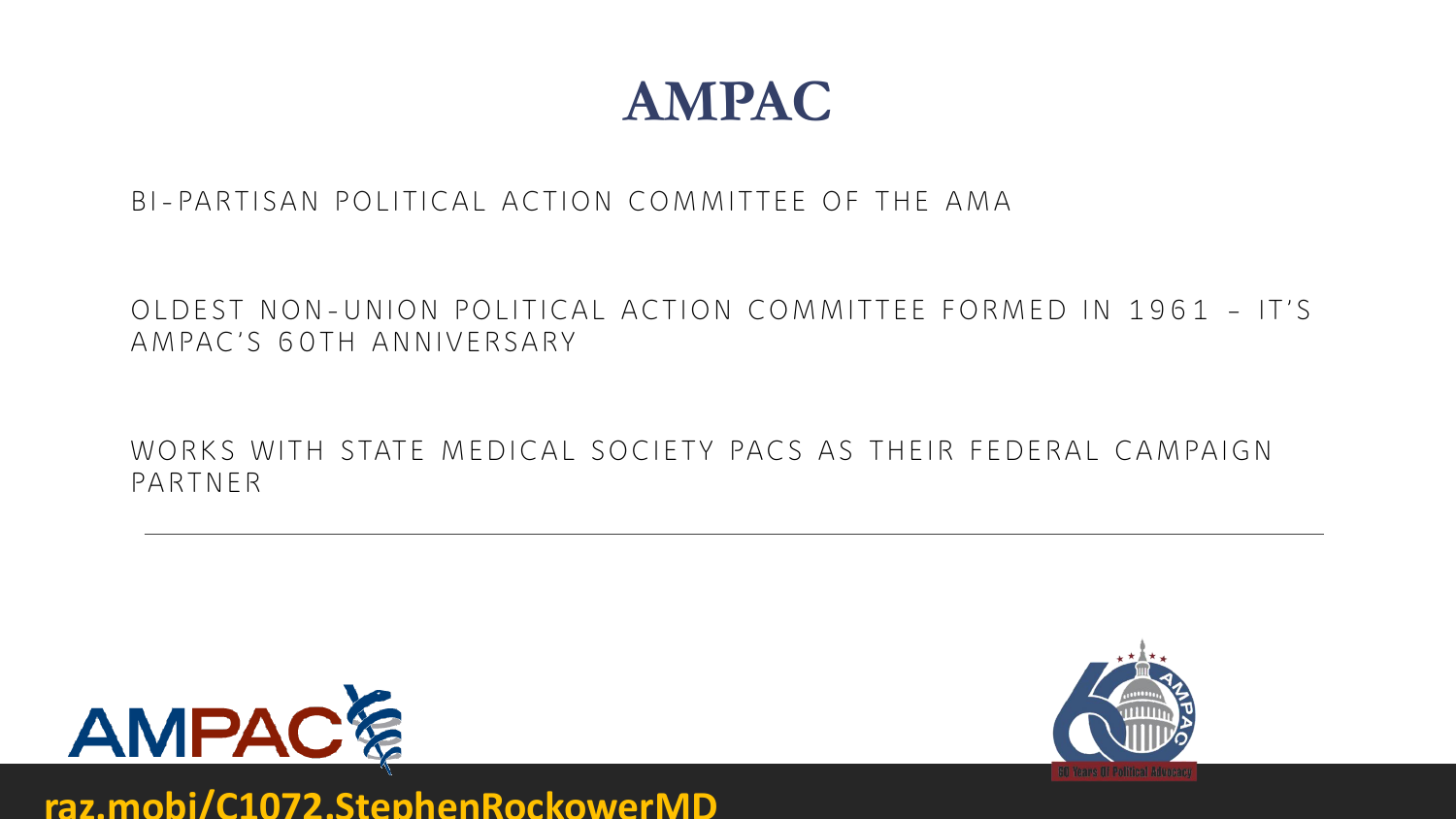## **Contribution Criteria**

#### *TAKES INTO CONSIDERATION THE FOLLOWING:*

- $\triangleright$  STATE SOCIETY'S RELATIONSHIP WITH THE MEMBER AND/OR CANDIDATE
- $\triangleright$  AMA'S RELATIONSHIP WITH THE MEMBER AND/OR CANDIDATE
- ➢ A MEMBER'S COMMITTEE OR STATUS IN LEADERSHIP
- ➢ MEMBER'S VOTING RECORD OR CANDIDATE'S POLICY PLATFORM
- ➢ RECOMMENDATIONS ARE CONSISTENT ACROSS THE COUNTRY



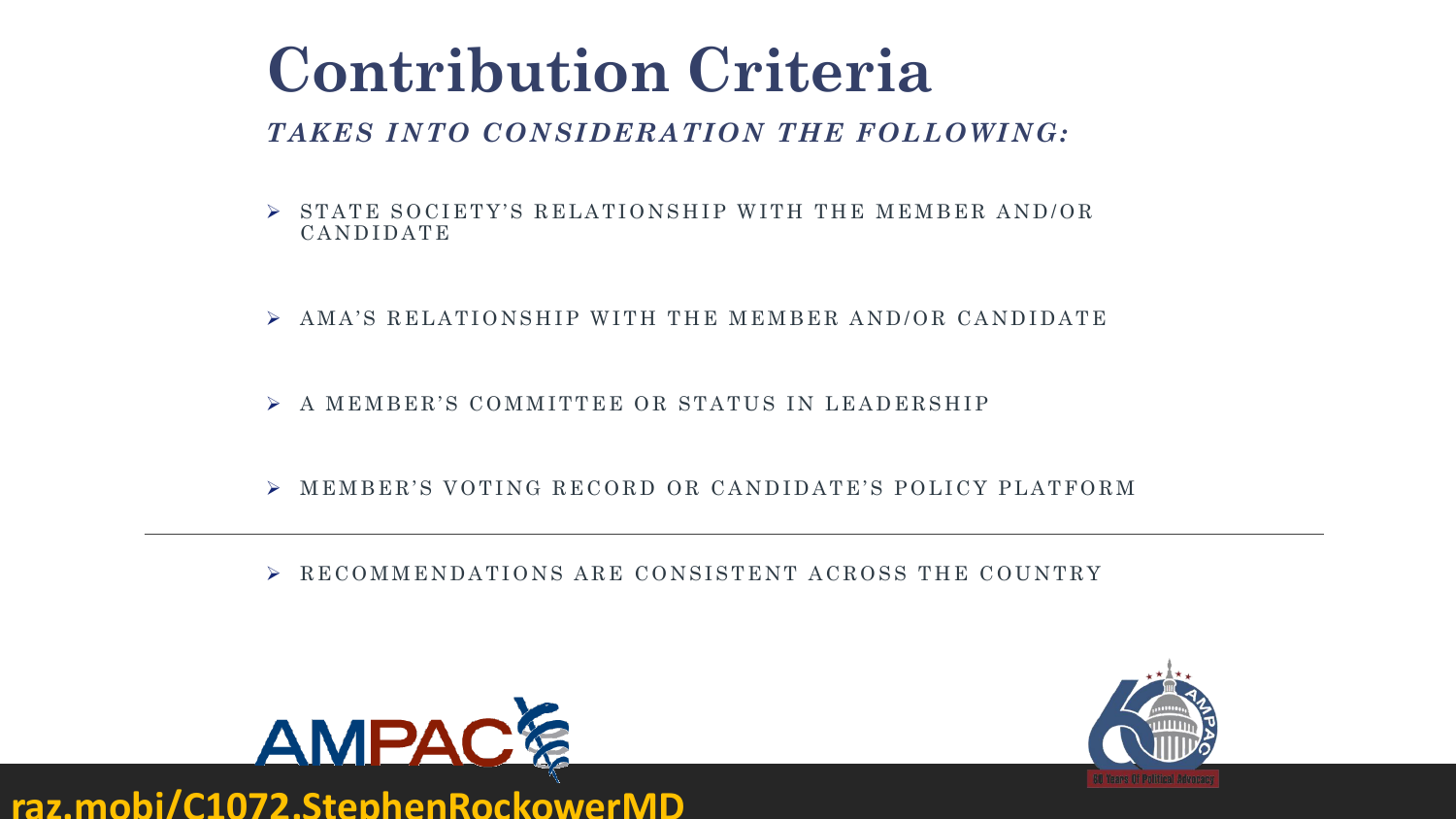## **AMPAC Participation 2022**

- ➢ **MARYLAND HAS 47 AMPAC CONTRIBUTORS YTD (68 IN 2021)**
	- ➢ **43 Physicians**
	- ➢ **4 Residents**
	- ➢ **0 Students**
- ➢ **2022: 11 CAPITOL CLUB PARTICIPATION YTD (27)**
	- ➢ **3 Platinum Members (3)**
	- ➢ **2 Gold Members (4)**
	- ➢ **6 Silver Members (20)**

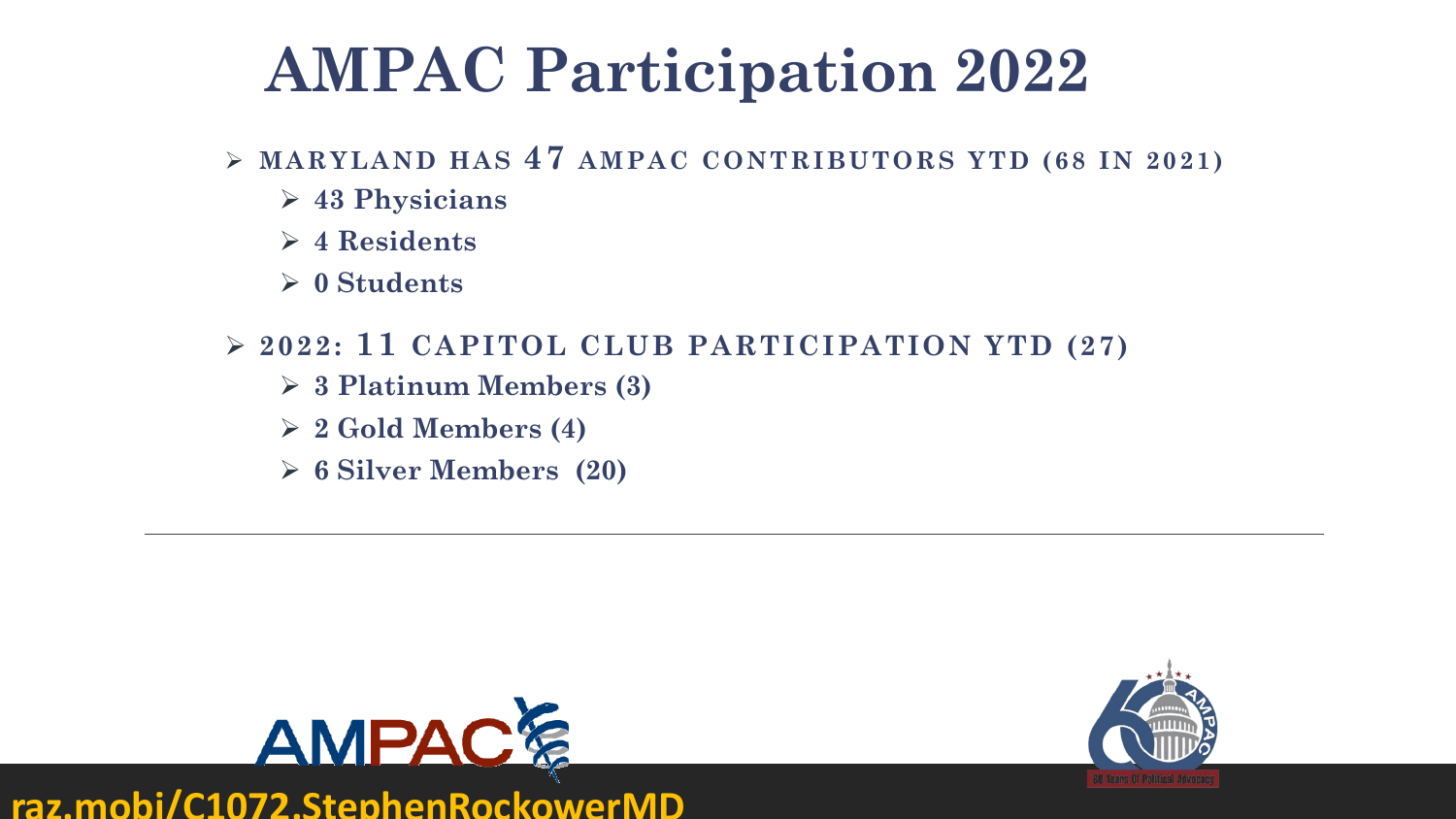## **AMPAC Grassroots update**

#### ➢ **JOIN AMA'S GRASSROOTS VIP PROGRAM!**

- ➢ **If you have connections with members of Congress, or want to developing one, the Very Influential Physician (VIP) program can help. VIPs meet directly with policymakers to help shape vital health care legislation**
- ➢ **Benefits include**
	- ➢ **Build Relationships with your Members of Congress**
	- ➢ **Access to exclusive advocacy webinars and resources**
	- ➢ **Receive tailored VIP news letter**
- ➢ **Please reach out to Natalie Pontzer at**

**Natalie.Pontzer@ama-assn.org if interested**